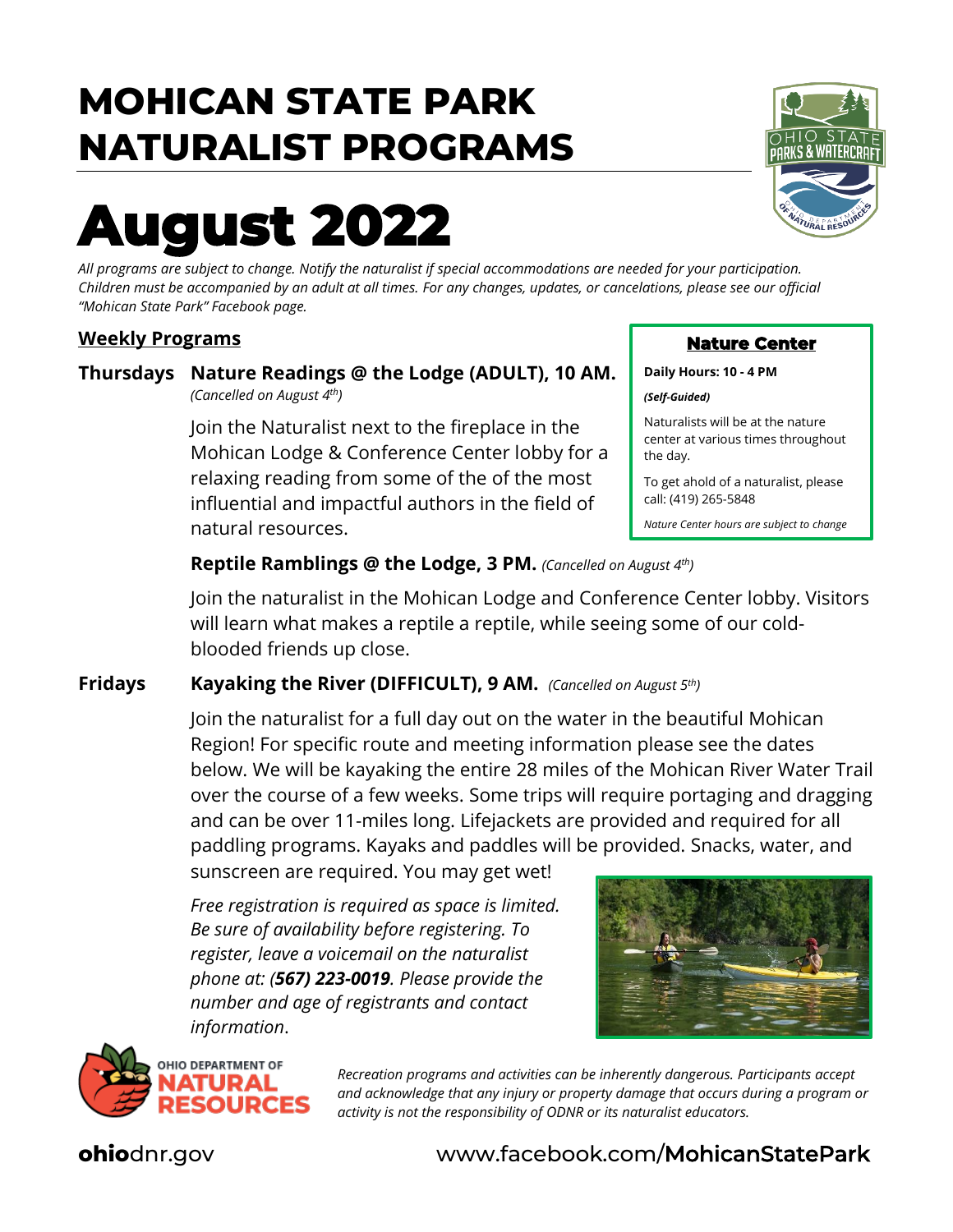#### **Weekly Programs (Continued)**

#### **Saturdays Mohican Experts Hiking Series, 9 AM.** *(Cancelled on August 6th & 27th)*

Do you think you KNOW Mohican? Have you been on every trail in the park, or is there that one section you keep meaning to check out, but never get around to? Join the naturalist on a series of breathtaking hikes and begin checking off EVERY trail in the park and surrounding areas! Almost every week you will hike a new trail, doing as little backtracking as



possible, until you have hiked every single trail in the area. All hikes are moderate and roughly 4 – 6 miles in length*.* 

*For specific meeting locations see the dates below. Hikes will not occur every week. Check Facebook for updates!*

#### **Archery on the Range, 3 PM.** *(Cancelled on August 6th & 27th)*

Meet the naturalist at the archery range located across from the state park campground off State Route 3 to learn some basic archery skills. Equipment

will be provided during this program. Only bows provided by the naturalist may be used for the program.

*Free registration is required as space is limited. To register, leave a voicemail on the naturalist phone at: (567) 223-0019.* 



*Please provide the number, age and hand dominance of registrants and contact information*.

#### **Lantern Light Owl Prowl, 8 PM. (August 27, ONLY LAST SATURDAY OF THE MONTH)**

Join the naturalist at the Pleasant Hill Dam for an easy to moderate 3-mile loop hike at night! Along the hike we will stroll along the beautiful Clear Fork Scenic River, under the towering Eastern Hemlocks, next to our trickling



waterfalls, through the Covered Bridge and across our Pleasant Hill Dam! The naturalist will attempt to call in owls as well as telling stories along the way.

Do not bring headlamps or other forms of light. If brought, they may only be turned on during an emergency.



*Recreation programs and activities can be inherently dangerous. Participants accept and acknowledge that any injury or property damage that occurs during a program or activity is not the responsibility of ODNR or its naturalist educators.*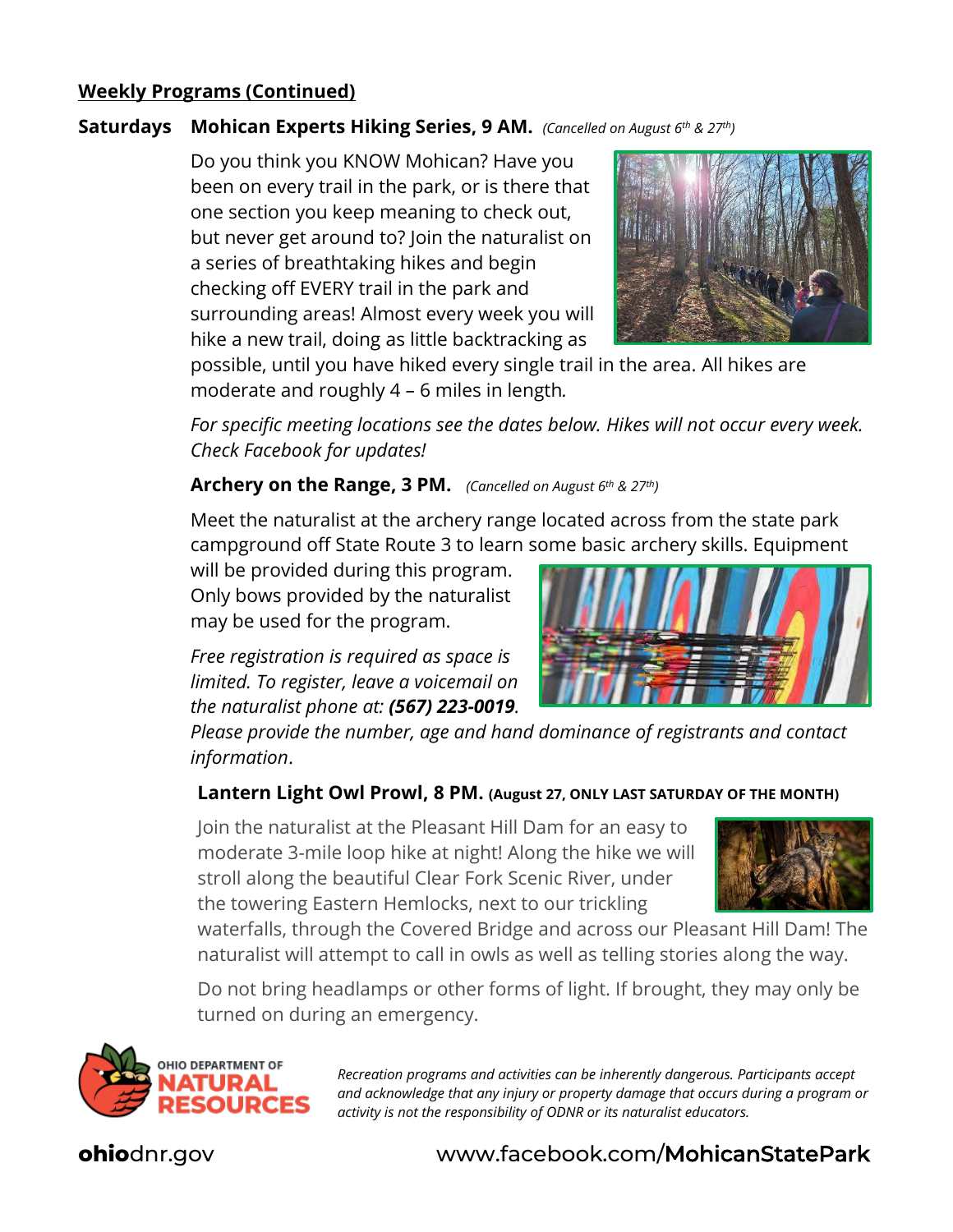#### **Other Programs, Meeting Locations, and Special Events**

#### **August 4, 5, & 6 2022 Ohio State Fair**

Stop by the Ohio Department of Natural Resources (ODNR) Park at the Ohio State Fair on these days to visit the Mohican naturalist outside of his natural habitat! You can find him roaming around the nature



center, fire tower, kayak pond, indoor archery range and everywhere in between! Oh, and go see the rest of the fair too of course!

- **August 10 Reptile Feeding, 2 PM.** Join the naturalist at the nature center, next to the commissary in the state park campground, for an informal feeding session for some of our scaly friends.
- **August 12 Kayaking the River, 9 AM. MEETING LOCATION**. See program description above for registration details. We will be kayaking 11.1 miles from Point A (Mohican State Park Access) to B (Greer Landing Access). Meet at the parking area across from the main Class A campground on Route 3, near the archery range.

Google Maps Address: 40.606650, -82.259190

**August 13 Mohican Experts Hiking Series, 9 AM. MEETING LOCATION**. See program description above for program details. Meet the naturalist at the horse day use area parking lot near the Memorial Shrine on Route 97. *Mohican Bridle Trails (Part 7)*

> Google Maps Address: Mohican-Memorial State Forest – Bridle Trail Parking, OH-97, Perrysville, OH 44864

**August 19 Kayaking the River, 9 AM. MEETING LOCATION**. See program description above for registration details. We will be kayaking 5.5-miles from Point B (Greer Landing Access) to point C (Bridge of Dreams Access). We will be passing a LOWHEAD DAM which can be dangerous. Meet at the parking area just over the Mohican River to the East of Greer off the intersection of Nashville Road (514) & Brinkhaven Road (77).

Google Maps Address: 40.522270, -82.195830



*Recreation programs and activities can be inherently dangerous. Participants accept and acknowledge that any injury or property damage that occurs during a program or activity is not the responsibility of ODNR or its naturalist educators.*